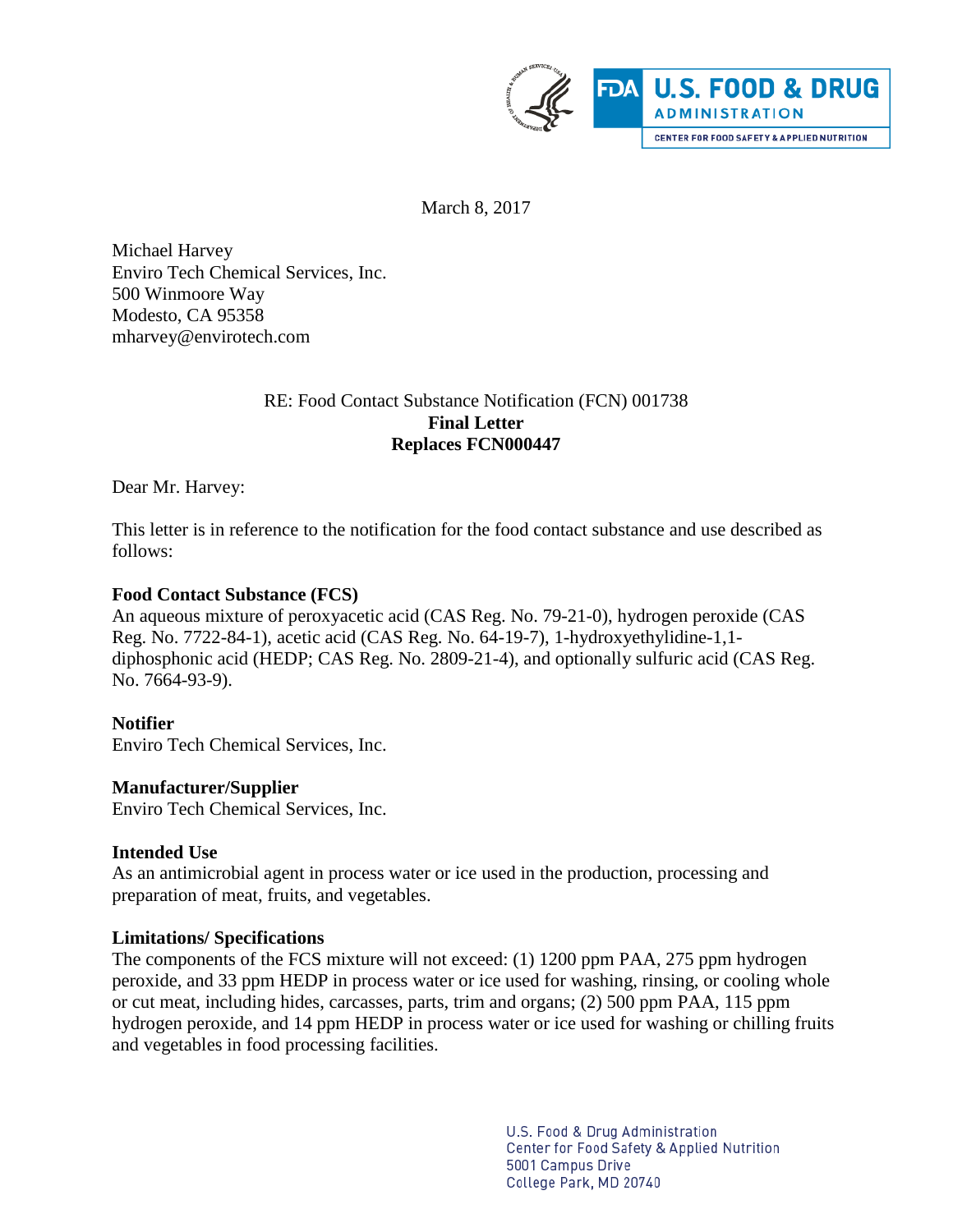This is to inform you that as of March 28, 2017, FCN001738 will become effective. It will be added to the list of effective notifications for FCNs which is available on our website: http://www.fda.gov.

The agency has determined that allowing this notification to become effective will not have a significant impact on the quality of the human environment and therefore an environmental impact statement is not required. The agency's finding of no significant impact and the evidence supporting that finding, contained in an environmental assessment, will be publicly available after the effective date of the notification.

This effective notification is applicable only to an aqueous mixture of peroxyacetic acid (CAS Reg. No. 79-21-0), hydrogen peroxide (CAS Reg. No. 7722-84-1), acetic acid (CAS Reg. No. 64-19-7), 1-hydroxyethylidine-1,1-diphosphonic acid (HEDP; CAS Reg. No. 2809-21-4), and optionally sulfuric acid (CAS Reg. No. 7664-93-9) manufactured by Enviro Tech Chemical Services, Inc., and is limited to the use identified above. You should inform the Agency of any modification to the FCS, the limitations/specifications given in the notification, or of any alteration in the manufacturing process that would result in a change in the impurities or impurity level in the FCS. Such changes may require the submission of a new notification.

FDA's review of this notification was limited to Section 409 of the Federal Food, Drug, and Cosmetic Act (FFDCA). The existence of an effective notification for a FCS does not relieve use of the subject substance from compliance with any other provision of the Act or with §174.5 (General provisions applicable to indirect food additives). For example, in accordance with section 402(a)(3) of the Act (21 U.S.C. 342), use of the FCS should not impart odor or taste to food rendering it unfit for human consumption.

Section 301(ll) of the FFDCA prohibits the introduction or delivery for introduction into interstate commerce of any food that contains a drug approved under section 505 of the FFDCA, a biological product licensed under section 351 of the Public Health Service Act or a drug or biological product for which substantial clinical investigations have been instituted and their existence has been made public, unless one of the exemptions in section  $301(11)(1)-(4)$  applies. In our review of this notification, FDA did not consider whether section 301(ll) or any of its exemptions apply to the intended use of the FCS. Accordingly, allowing this FCN to become effective should not be construed as a statement that the intended use of the FCS would not violate section 301(ll).

If new data or information becomes available to FDA demonstrating that the intended use of the FCS is no longer safe, the Agency will inform you of its determination that the intended use of the FCS is unsafe. In addition, if you become aware of data that raise questions about the safety of the intended use of the FCS, you should notify the Agency immediately and be prepared to supply the necessary data to resolve any questions.

# **Food Safety and Inspection Service's Risk, Innovations, and Management Division**

Antimicrobial washes intended to be used on meat and poultry are also regulated by the US Department of Agriculture/Food Safety and Inspection Service (USDA/FSIS). Since an effective